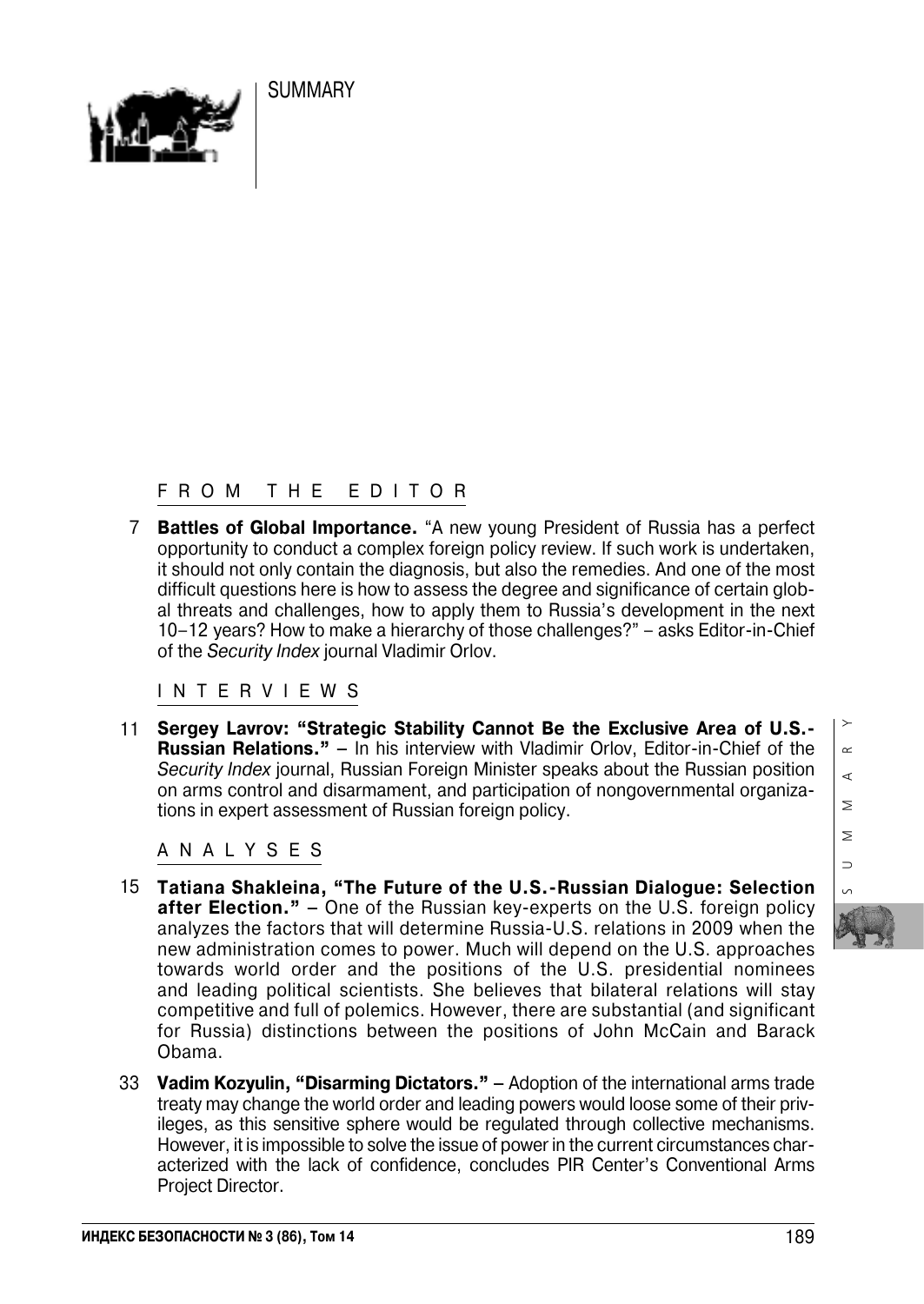- **Sergey Zhiltsov, Igor Zonn, "Struggle for Water."** In the 21st century the 49 major reason for wars and conflicts will be water. One liter of water may cost more than one litter of petrol in the foreseeable future. Russian leading specialists in this field take the examples of Central Asia, Middle East, North Africa and South Asia and analyze the current and potential situation in the area of water supplies, ration al use of water resources, dangers of potential conflicts, and measures to prevent them.
- **Nadezhda Arbatova, "RussiaEU Common External Security Space: Imperatives and Impediments."** – One of the most competent Russian experts on European issues considers the prospects of establishment of the common external security space between Russia and the EU. She gives a review of major factors pro moting and impeding security partnership and recommends key areas for successful interaction. 63
- 77 Nikolay Sokov, "Nuclear-Weapon-Free Zone in Central Asia: How to Get **Support of the** *Nuclear Five***?**" – Differences among nuclear weapon states about the nuclear-weapon-free-zone in Central Asia and its support may become a part of a complex multilateral struggle for influence in the region. And positive nonproliferation initiative may eventually fall the victim of such intrigues. However, thorough analysis of the situation indicates that the confrontation is not inevitable and backing of the zone complies with the interests of all members of the *nuclear five*.
- **Alexey Grave, Andrey Petrenko, "Export Controls in Russia and Security** 85 **of International Nuclear Material Transportation." –** The authors speculate on the Russian export controls legislation, as far as nuclear material export is concerned and compare it with the western models of export controls. Particular importance is attached to the role of the customs service in export controls and related problems and solutions. Substantial part of the article is devoted to the security of international transportation of nuclear materials, tak ing into account actual risks and practical experience of Russian and foreign companies.

VIEWPOINTS

**Alexander Khramchikhin and Vitaly Shlykov, "With the Shield or on the** 105 **Shield?"** – What is the state of the Russian Armed Forces? What has been done during the years of reforms? Which army does Russia need and what kind of threats should it repel? Two experts, two opinions – opposing and tough.

COMMENTARY

- **Mustafa Kibaroglu, Aylin Gurzel, "Does Turkey Need U.S. Nuclear** 117 **Weapons?"** – The presence of U.S. nuclear weapons on the Turkish territory can no longer be the reliable basis for relations with Washington. Turkish experts urge their leaders to follow and adapt to the changes in international security and launch negotiations on withdrawal of U.S. weapons from Turkey.
- 123 **Vladimir Orlov, "Warm-up in Geneva."** At the meeting of the Preparatory Committee of the 2010 NPT Review Conference the parties had a useful warm–up: discussion was focused on substance not procedures and delegations clearly stat ed their positions. Key actors take time out before real battles which will take place at the next PrepCom in spring 2009.
- OF RECENT WORLD EVENTS: APRIL–JUNE 2008 135 R E V I E W S
- 136 Albert Zulkharneev, "The *iSi* Index in April-June 2008: Still Going Down." -Life, health, well-being of the world population are the major criteria of military,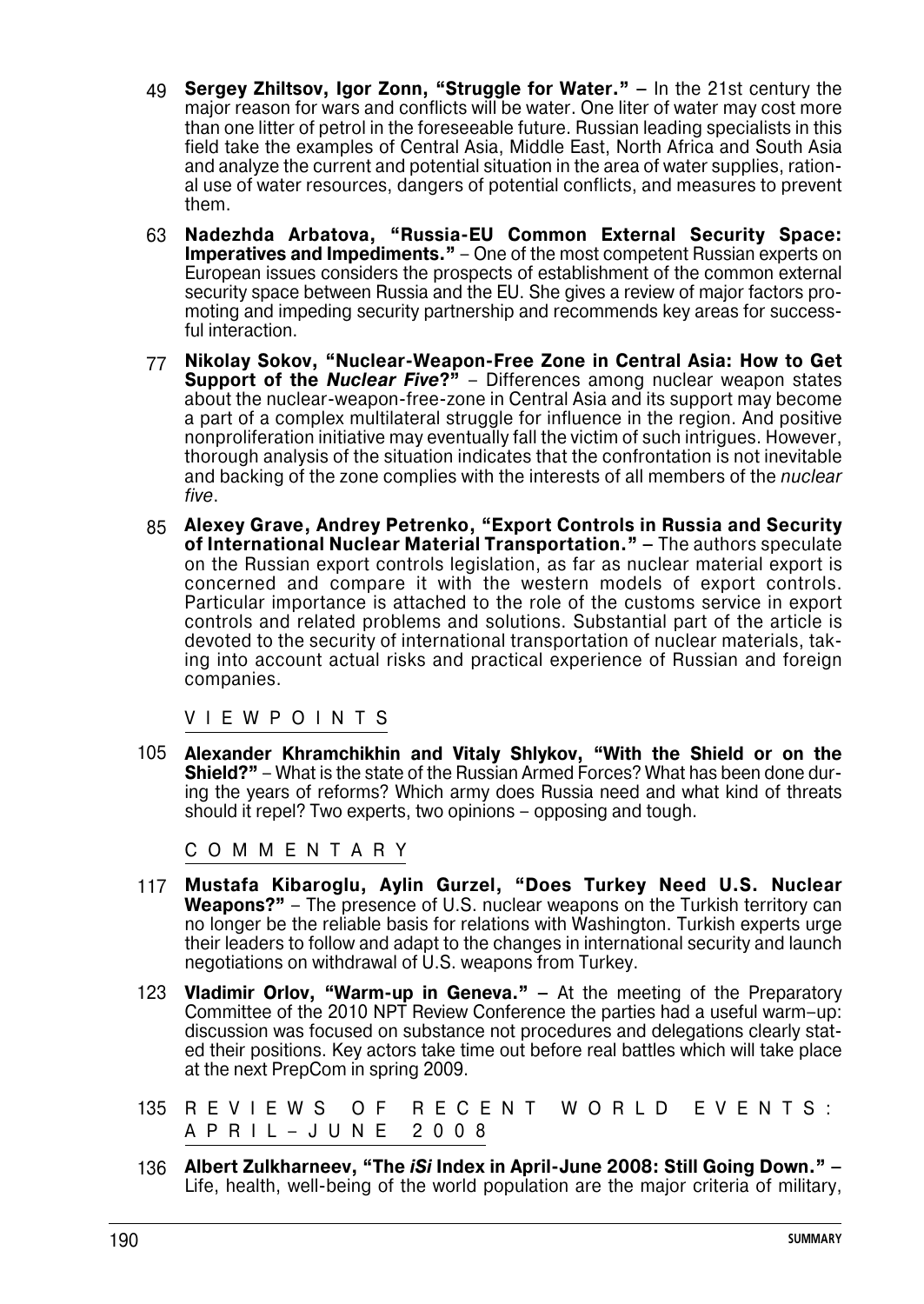political, terrorist, natural, economic components of security that make the basis of the comprehensive *iSi* index. Growing food prices, the risk of starvation for mil lions of people and dramatic consequences of natural disasters in Myanmar and China added to political problems and resulted in further decline of the index. Members of the International Expert Group – Dayan **Jayatilleka,** Konstantin **Eggert**, Andrey **Kortunov**, Abdulaziz **Sager**, and Yevgeny **Satanovsky** – com ment the events.

- 137 **Yury Fedorov, A View by** *a Russian Liberal***: "Uncertainty Grows."** – "The inflow of petrodollars provides for the loyalty of the elite, mitigates social problems and helps to increase the government expenditure regardless of the effectiveness of bureaucracy and all those sectors of economy that are not related to export of oil, gas and other natural resources. Hence, there are no stimuli for development and introduction of new technologies, modernization of economic, social and political institutions. Not only the authorities, but even the society seem not to be interested in the establishment of democratic proce dures. As a result, Russia may continue to lag behind from technologically developed nations and in the next few years this process may become irre versible."
- 148 **Dmitry Evstafiev, A View by a** *Russian Conservative, "***Tricks with Electricity or Debunking of Magic."** – "As a rule, any society, any country thinks about its inter national prospects better than they really are. It is necessary however to learn to make right conclusions from such unpleasant discoveries. The most dangerous sit uation is when foreign policy illusions become a disguise for foreign policy irrespon sibility. And the latter – one has to admit – has been the typical feature of the Russian political elite in the last few years."

HISTORICAL PAGES

159 **Alexey Obukhov, "Difficult Path of Disarmament: A View by a** *Dinosaur* **of Diplomacy."** – Ex-Deputy Foreign Minister of the Soviet Union and Russia (1989–1992), participant of many nuclear arms control negotiations analyzes the history of disarmament and speaks about its future. He assumes that Moscow and Washington can and should initiate the complex study of the ways to establish the world free of nuclear weapons and, hence, strengthen strategic stability.

LIBRARY

169 **Midykhat Vildanov, "Missile Pride of the Nation." –** Among the memoirs and stories of the military devoted to the Strategic Missile Forces the book by Vasily Lata occupies a special place. It is a unique historical analysis of the development of these forces, key politico-military tasks that they accomplished, particularities of service of the author, who took senior posts in this branch in the Armed Forces of the Soviet Union and Russia.

NEW BOOKS

175 **Elena Cherepnina, Pavel Luzin, Nikita Perfilyev, Yevgeny Petelin, and Albert Zulkharneev** – PIR Center research associates and interns provide brief reviews of new receipts by our library.

LETTERS TO THE EDITOR

- **Alexey Ubeev.** The Test Range for Nuclear Integration. 181
- **Yury Volodin.** PIR Center and IAEA: A Common Goal 185
- **Viktor Litovkin**. Russian Army: Lack of Concepts, Lack of Goals 186

 $\alpha$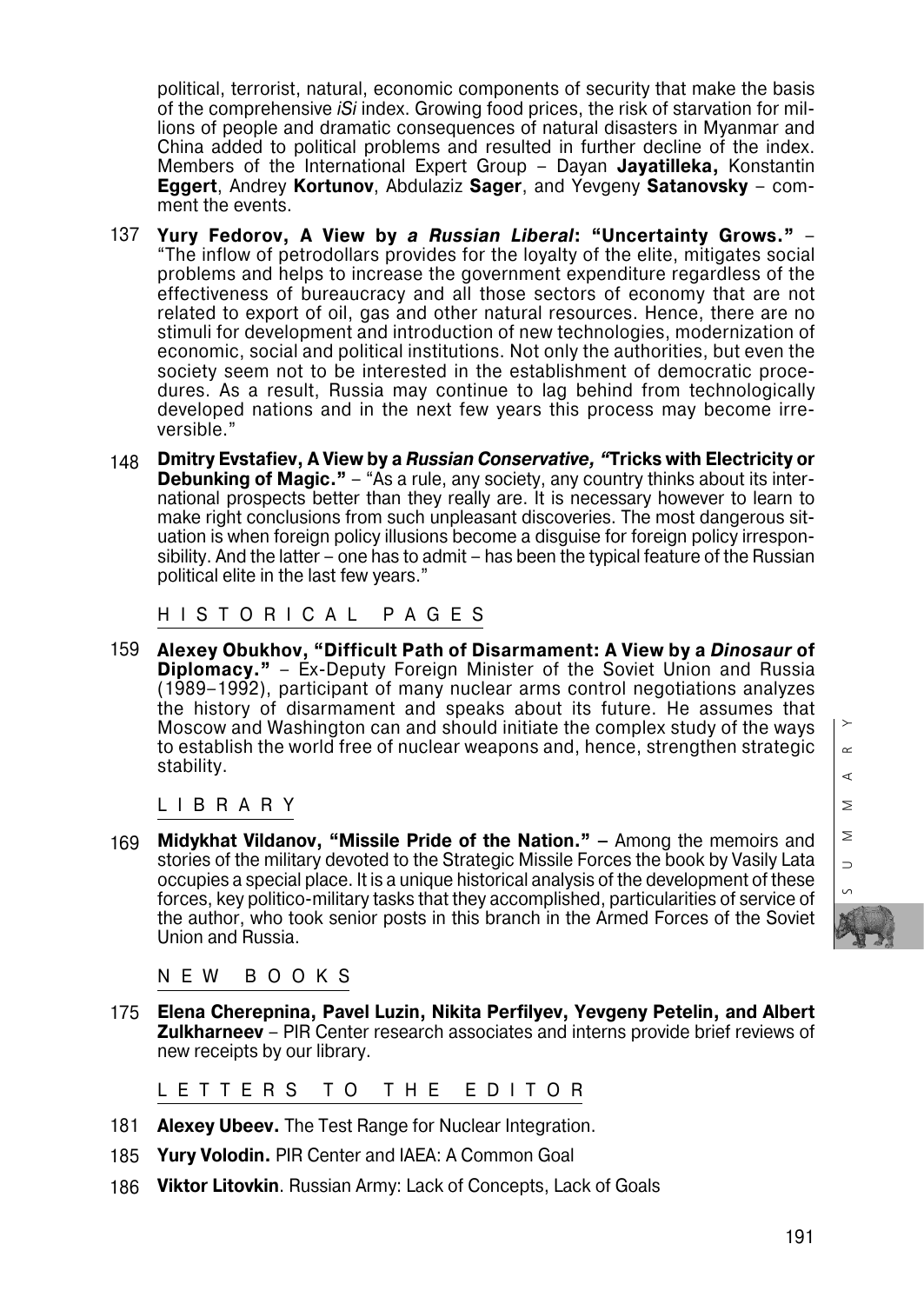| Cov. III Nuclear Nonproliferation |  |
|-----------------------------------|--|
| SECURITY PUZZLES                  |  |
| 198 PIR CENTER ADVISORY BOARD     |  |
| 193 A B O U T T H E A U T H O R S |  |
| 189 S U M M A R Y                 |  |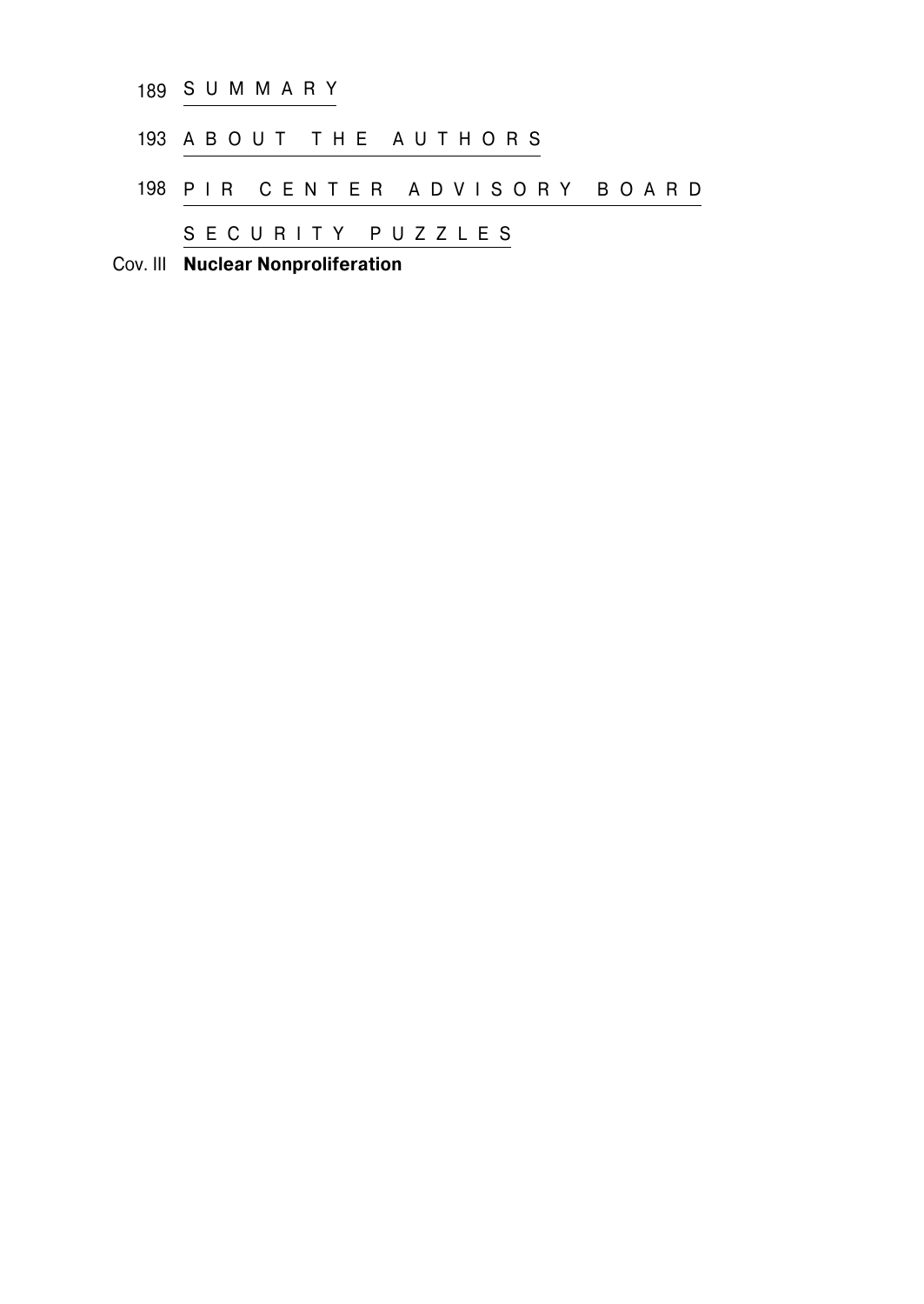ОБ АВТОРАХ



**Арбатова** Надежда Константиновна – д.п.н., заведующая отделом Центра европейской интеграции Института мировой экономики и международных отношений (ИМЭМО) РАН, директор научных программ Комитета «Россия в объединенной Европе», вице-прези дент Совета средиземноморских и черноморских исследований (Россия); окончила фа культет международной журналистики МГИМО МИД СССР в 1973 г. В 1979 г. защитила кандидатскую диссертацию по теме «Процесс формирования и осуществления внеш ней политики Италии. (На примере Договора о нераспространении ядерного оружия)» (ИМЭМО), в 2003 г. – докторскую диссертацию по теме «Национальные интересы и внешняя политика России 1991–1999 гг.: европейское направление» (Институт Евро пы РАН). Основные направления научной деятельности: проблемы европейской интег рации, проблемы безопасности в Юго-Восточной Европе; член Совета по внешней и оборонной политике (СВОП); автор около 100 опубликованных научных работ. Адрес электронной почты: *arbatova@hotmail.com*

**Вильданов** Мидыхат Петрович – доцент Военной академии Генерального штаба ВС РФ, генерал-майор запаса, заслуженный военный специалист РФ, канд. воен. наук, проф. Академии военных наук. В 1982 г. закончил командный факультет Военной академии им. Ф.Э. Дзержинского. В 1994 г. – высшие академические курсы по повышению про фессиональной подготовки руководящего состава ВС при Военной академии Генераль ного штаба ВС РФ. С 1971 по 2005 г. проходил службу на основных командно-штабных должностях в Ракетных войсках стратегического назначения (РВСН), в том числе с 2001 по 2005 г.– в должности заместителя начальника штаба – начальника Оперативного управления штаба РВСН. В настоящее время занимается учебно-методической и научно-исследовательской деятельностью в области разработки и уточнения устав ных документов ВС РФ и РВСН; планирования боевого применения, совершенствования боевой готовности и управления войсками и ракетно-ядерным оружием, строитель ства и развития Стратегических ядерных и оборонительных сил ВС РФ и ведущих зару бежных стран и т.д. Автор многочисленных научно-исследовательских и аналитических статей. Участвовал в переговорах Россия–США по проблемам ограничения и сокраще ния стратегических наступательных вооружений и поддержания стратегической ста бильности в мире. Награжден государственными наградами.

**Гюрзель** Айлин Гюнай – аспирантка университета Билкент (Анкара, Турция). В 2004 г. за щитила магистерскую диссертацию по теме «Процесс вступления и интеграции Греции в Европейский Союз» на факультете международных отношений университета Билкент. В рамках докторской диссертации ведет исследование по теме «Программа совместного снижения угрозы (Нанн–Лугар): эффективный режим предотвращения распространения оружия массового распространения?». Адрес электронной почты: *aygurzel@yahoo.com*

**Евстафьев** Дмитрий Геннадьевич – к.п.н., заместитель генерального директора Нацио нальной лаборатории внешней политики. Родился в 1966 г. С отличием закончив  $\times$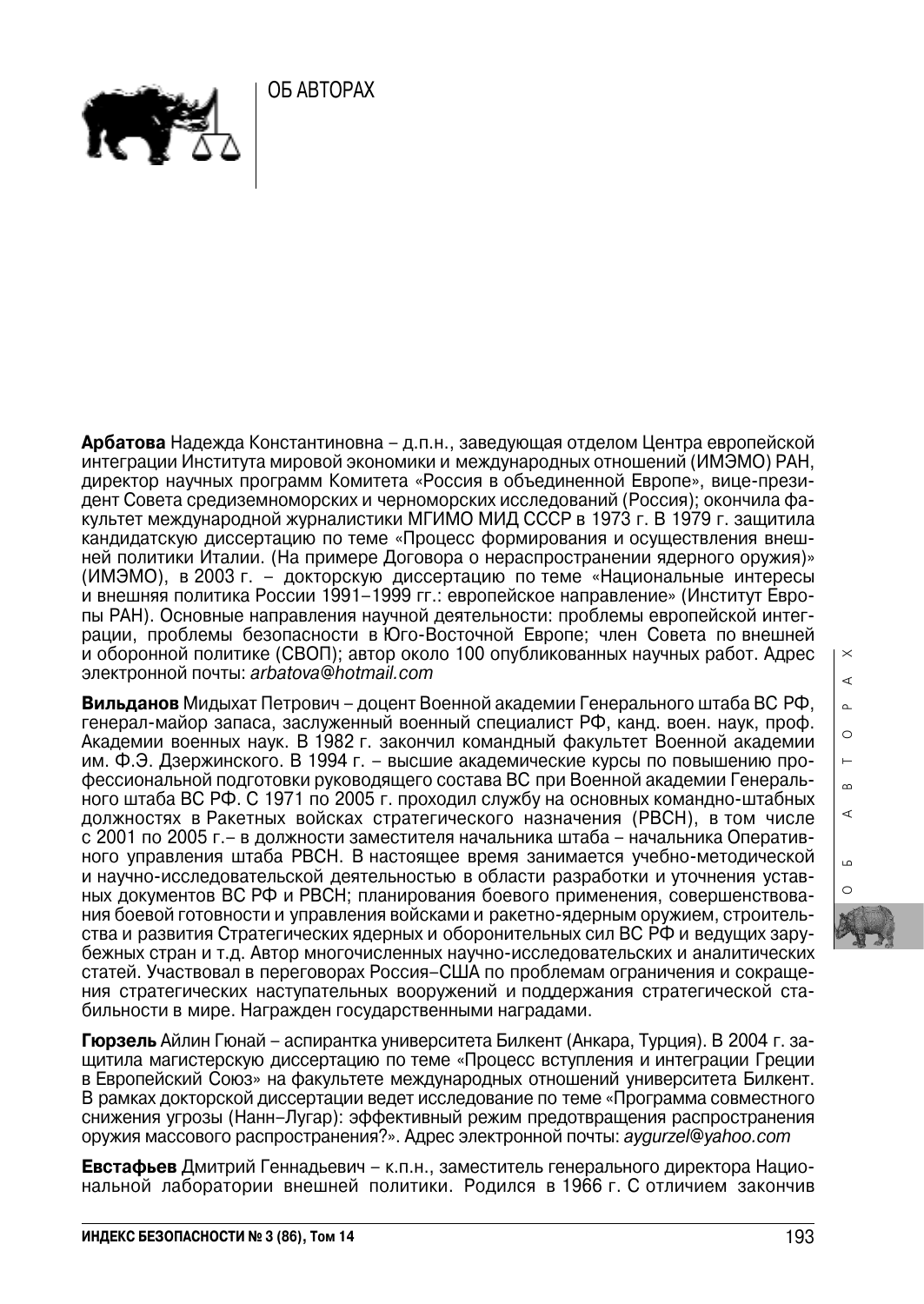в 1989 г. исторический факультет Института стран Азии и Африки при МГУ, работал младшим научным сотрудником, научным сотрудником в Институте США и Канады РАН, где в 1993 г. получил степень кандидата политических наук, защитив диссертацию в секторе военно-политических исследований. С 1995 по 1998 г. работал старшим, затем ве дущим научным сотрудником Российского института стратегических исследований (РИСИ). Позднее – старший научный сотрудник, директор проекта ПИР-Центра. Специалист в области военно-политических аспектов национальной безопасности России, проблем внешней и военной политики США, региональных аспектов нераспространения ядерного оружия. В 2001–2006 гг. работал в *Компании развития общественных связей* (*КРОС*), в том числе в должности вице-президента *КРОС*, а также директором Департа мента по информационной политике ОАО *Техснабэкспорт*, член Экспертно-консульта тивного совета ПИР-Центра, редакционной коллегии журнала *Индекс Безопасности.*

**Жильцов** Сергей Сергеевич – д.п.н., руководитель Центра СНГ Дипломатической академии МИД РФ. Окончил Российскую экономическую академию. Эксперт по проблемам Каспийского и Черноморского регионов, Украины. Автор более 50 научных статей и 7 мо нографий по проблемам постсоветского пространства. Среди них: «Геополитика Каспийского региона» (2003) (совместно с И.С. Зонном, А.М. Ушковым), «Неоконченная пьеса для «оранжевой» Украины» (2005), «Черноморская энциклопедия» (2006) (совместно с С.Р. Гриневецким и И.С. Зонном), «Черноморский узел» (2007) (совместно с С.Р. Грине вецким и И.С. Зонном). Адрес электронной почты: *sergei-z71@yandex.ru* 

**Зонн** Игорь Сергеевич – д.г.н., академик Российской академии естественных наук, главный редактор информационно-аналитического журнала *Вестник Каспия*. Окончил географический факультет МГУ им. М.В. Ломоносова. Автор более 300 научных статей и 16 мо нографий. Среди них: «Геополитика Каспийского региона» (2003) (совместно с С.С. Жильцовым, А.М. Ушковым), «Каспийская энциклопедия» (2004), «Черноморская энциклопе дия» (2006) (совместно с С.Р. Гриневецким и С.С. Жильцовым), «Черноморский узел» (2007) (совместно с С.Р. Гриневецким и С.С. Жильцовым), «Аральская энциклопедия» (2008) (совместно с М.Г. Глянц). Адрес электронной почты: *igorzonn@mtunet.ru*

**Зульхарнеев** Альберт Фархатович – координатор образовательных проектов ПИР-Цент ра. В 2007 г. с отличием окончил магистратуру исторического факультета Центрально- Европейского университета (Будапешт, Венгрия). Слушатель магистратуры факультета международных отношений Уральского государственного университета. В 2003–2005 гг. принимал участие в международных курсах персидского языка и литературы. Осенью 2004 г. принимал участие в лекционном курсе ПИР-Центра «Ядерное нераспростране ние: политические и правовые аспекты», организованном на базе УрГУ. В 2007 г. прошел стажировку в ПИР-Центре. Адрес электронной почты: *zulkharneev@pircenter.org*

**Кибароглу** Мустафа – координатор программы «Трансатлантические и евразийские ис следования в области безопасности» на факультете международных отношений универ ситета Билкент (Анкара, Турция). В 1995 г. – научный сотрудник Института по исследова нию проблем разоружения при ООН (Женева, Швейцария). В 1996 г. – сотрудник МАГАТЭ при университете Саутгемптона (Великобритания). В 1996–1997 гг. был сотрудником Монтерейского института международных отношений (Калифорния, США) в рамках пост докторских исследований. В 2005–2006 гг. – сотрудник Центра Белфера при Школе управления им. Джона Кеннеди Гарвардского университета (Массачусетс, США). Совет ник Центра НАТО по защите от терроризма, основанного в Анкаре в 2005 г. под эгидой Генерального штаба Турции. Автор многочисленных публикаций в ведущих научных жур налах, в том числе *Security Dialogue*, *The Nonproliferation Review*, *The Bulletin of Atomic Scientists*, *Middle East Quarterly*, *Middle East Journal*, *Brown Journal of World Affairs* и *Middle Eastern Studies*. Адрес электронной почты: *kobar@bilkent.edu.tr*

**Козюлин** Вадим Борисович – директор Проекта по обычным вооружениям ПИР-Центра. Родился в 1965 г. Научный сотрудник ПИР-Центра с 1994 г., к.п.н. (защитил диссерта цию по теме: «Совершенствование политических механизмов влияния военно-техничес кого сотрудничества на региональную стабильность в Центральноазиатском регионе»), проф. Академии военных наук. В 1990 г. окончил МГИМО МИД СССР. В 2002 г. окончил Всероссийскую академию внешней торговли по специальности «Управление военно-тех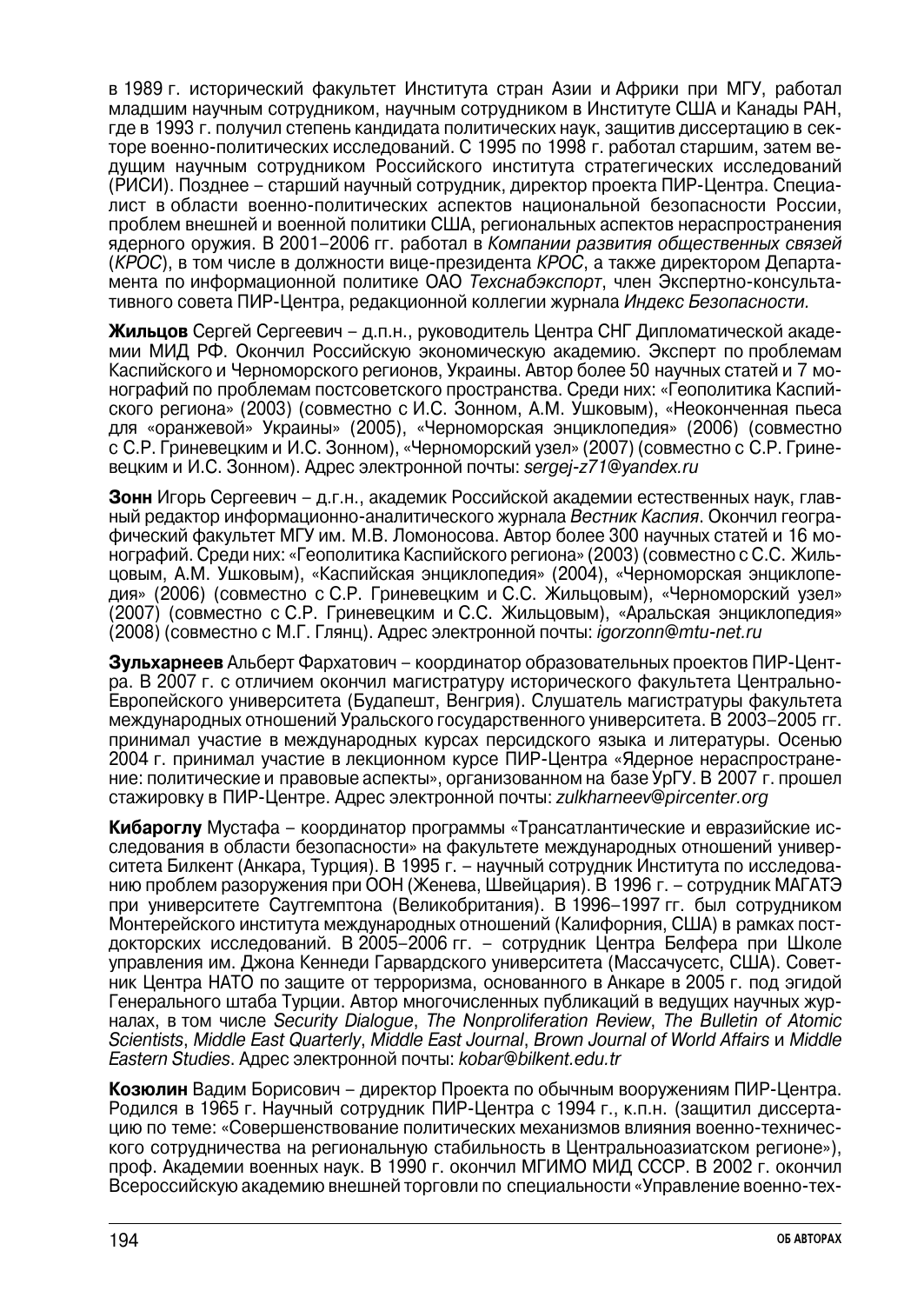ническим сотрудничеством». Работал в МИД СССР/РФ, затем в отделе эксклюзивной информации газеты *Московские Новости*, был представителем РГП *Казспецэкспорт* в России. Сотрудничает с компаниями-спецэкспортерами стран СНГ и дальнего зарубежья. Сфера научных интересов – военно-техническое сотрудничество России с зарубеж ными государствами. Адрес электронной почты: *kozyulin@pircenter.org*

**Лавров** Сергей Викторович – министр иностранных дел РФ, член Совета безопасности РФ, Чрезвычайный и Полномочный Посол России, заслуженный работник дипломатиче ской службы РФ. Родился в 1950 г. В 1972 г. окончил Московский государственный ин ститут международных отношений (МГИМО) МИД СССР. По окончании института на правлен на работу в советское посольство в Шри-Ланке. В 1976 г. вернулся в Москву, работал в отделе международных экономических организаций МИД СССР. В 1981 г. на правлен в советское Постоянное представительство при ООН. В 1988 г. вернулся в Москву, сначала стал заместителем начальника Управления международных экономических отношений МИД России, потом первым заместителем и начальником этого управления. В 1990 г. назначен директором Департамента международных организаций и глобальных проблем МИД России. С апреля 1992 г. заместитель министра иностран ных дел РФ. В 1994 г. назначен постоянным представителем РФ при ООН и представи телем РФ в Совете Безопасности ООН. С 9 марта 2004 г. министр иностранных дел Рос сии. В мае 2006 г. вошел в состав Федерального оперативного штаба Национального антитеррористического комитета России и полгода работал председателем Комитета министров Совета Европы. Имеет ряд государственных наград.

**Обухов** Алексей Александрович – посол по особым поручениям МИД РФ, председатель Комиссии по делимитации Государственной границы РФ с Литовской Республикой. Ро дился в 1937 г. В 1961 г. окончил Московский государственный институт международных отношений (МГИМО) МИД СССР, в 1965 г. – аспирантуру МГИМО. С 1966 г. на диплома тической работе. Занимал должности заведующего сектором и заместителя начальника отдела США МИД СССР. В 1989–1990 гг. – начальник Управления США и Канады МИД. В 1989–1992 гг. – заместитель министра иностранных дел. В 1992–1996 гг. – посол РФ в Королевстве Дания. В 1969–1991 гг. принимал участие в российско-американских пе реговорах по стратегическим наступательным вооружениям. В 1987 г. был заместите лем руководителя делегации СССР на советско-американских переговорах по ядерным космическим вооружениям. Награжден двумя орденами Трудового Красного Знамени. Автор многочисленных научных публикаций, в том числе «Деидеологизированная дипломатия: опыт советско-американских переговоров по ограничению и сокращению стратегических вооружений» (*Ядерный Контроль*, 2005, №3), «Ядерное оружие и христианская этика» (*Индекс Безопасности*, 2007, №1). Адрес электронной почты: *moscowsuper@mtu-net.ru* 

**Орлов** Владимир Андреевич – основатель и президент ПИР-Центра, главный редактор журнала *Индекс Безопасност*и. Президент *Centre russe d'*é*tudes politiques*, Genéve. Член Общественного совета при Министерстве обороны РФ. Член Монтерейской группы по стратегии нераспространения. Родился в 1968 г. Окончил МГИМО МИД СССР. Канд. по лит. наук. В 2001–2002 гг. являлся консультантом ООН по вопросам образования и по вышения квалификации в области разоружения и нераспространения. С 2004 по 2007 г. – член профессорско-преподавательского состава, содиректор программы Ев ропейской безопасности Женевского центра политики безопасности. Публикуется в российских и зарубежных периодических изданиях и является редактором более десятка книг по проблематике международной безопасности, изданных в России и за ру бежом. Постоянно занимается преподавательской и просветительской деятельностью, читая лекции по внешней политике России и по проблемам нераспространения оружия массового уничтожения в России и за рубежом. Редактор учебника «Ядерное нераспро странение» (2002). Адрес электронной почты: *orlov@pircenter.org*

**Соков** Николай Николаевич – к.и.н., д.п.н., старший научный сотрудник Центра изучения проблем нераспространения им. Джеймса Мартина Монтерейского института междуна родных исследований (Калифорния, США). Ранее – сотрудник Министерства иностранных дел СССР/России. Участник российско-американских переговоров по Договору о сокра $\times$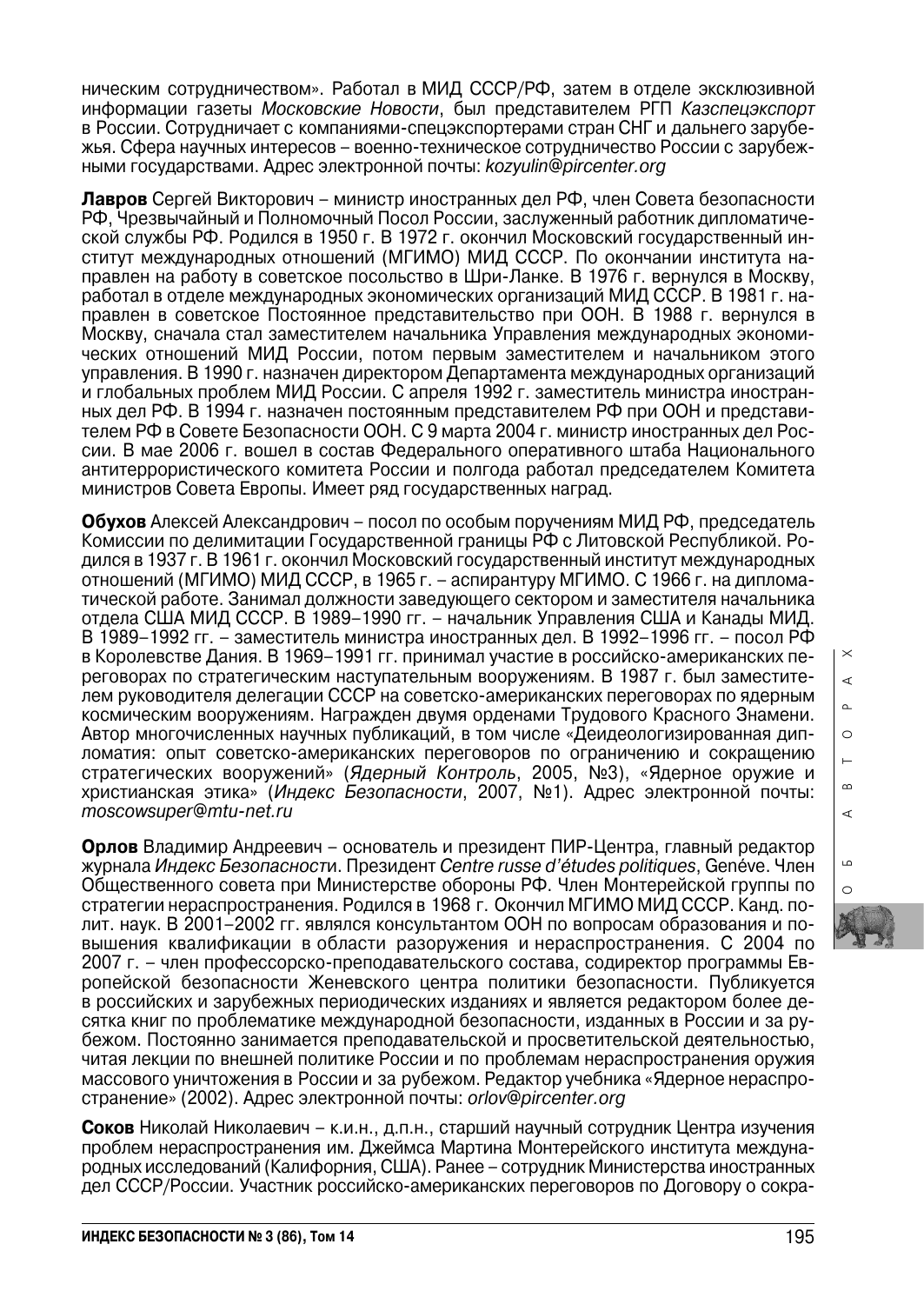щении наступательных вооружений (СНВ-1). Сфера научных интересов: вопросы ядерно го разоружения и военных доктрин, влияние национальной культуры на переговорный стиль. Член Экспертно-консультативного совета ПИР-Центра. Адрес электронной почты: *nsоkov@miis.edu*

**Убеев** Алексей Вадимович – к.т.н., заместитель директора Департамента международного сотрудничества Государственной корпорации *Росатом*. Ранее заместитель началь ника Управления внешних связей ЗАО *Атомстройэкспорт*. Окончил РХТУ им. Д.И.Менделеева и Дипломатическую академию МИД России. Работал заведующим кафедрой, проректором по научной работе Восточно-Сибирского государственного технологичес кого университета. Участник ликвидации последствий аварии на Чернобыльской АЭС в 1986 г. С 1994 г. работал в системе МИД РФ, руководил сектором МАГАТЭ в Постоян ном представительстве РФ при международных организациях в Вене, был начальником отдела ядерной безопасности, нераспространения ядерного оружия и международного сотрудничества в мирном использовании атомной энергии Департамента по вопросам безопасности и разоружения МИД России. Участвовал в разработке ряда важнейших международных договоров в области ядерного нераспространения и безопасности. Член Экспертно-консультативного совета ПИР-Центра.

**Федоров** Юрий Евгеньевич – к.и.н., проф., научный сотрудник Королевского института международных отношений (Великобритания). Член Совета ПИР-Центра, член редакци онной коллегии журнала *Индекс Безопасности*. Окончил физический факультет МГУ. Работал в Институте конкретных социологических исследований АН СССР. Занимал должность заведующего сектором в отделе проблем разоружения ИМЭМО РАН. Рабо тал в международном отделе ЦК КПСС, после чего в 1991 г. перешел на должность за местителя заведующего кафедрой политологии МГИМО МИД РФ. С сентября 1998 г. – заведующий сектором, а с декабря 2000 г. – заведующий отделом военно-политичес ких исследований в Институте США и Канады РАН. В 2001–2002 гг. – заместитель ди ректора ПИР-Центра. С 2002 по 2003 г. – заместитель директора Института прикладных международных исследований. Ряд научных работ посвятил энергетическим аспектам безопасности, в частности в районе Каспия. Автор монографии «Субстратегическое ядерное оружие и интересы безопасности России» (Научные Записки ПИР-Центра. 2001, №16), статей «Адаптированный ДОВСЕ и интересы безопасности России» (*Ядер ный Контроль*, 2004, №4), «Корейский ядерный кризис и Россия» (*Ядерный Контроль*, 2005, №4) и др. Адрес электронной почты: *yufedorov@rambler.ru*

**Храмчихин** Александр Анатольевич – политолог, руководитель аналитического отдела Института политического и военного анализа (ИПВА). Окончил физический факультет МГУ им. М.В. Ломоносова в 1990 г.; в 1995–1996 гг. работал в аналитических структурах изби рательного штаба партии *Наш Дом Россия (НДР)* на выборах в Государственную Думу РФ, затем – штаба Б.Н. Ельцина на президентских выборах. В 1999 г. участвовал в избира тельной кампании *СПС*/Кириенко на выборах депутатов Государственной Думы и мэра Москвы. С января 1996 г. работает в ИПВА, созданном на базе информационно-аналити ческой службы штаба *НДР*. Автор и ведущий базы данных по политической ситуации в ре гионах РФ, имеющейся в ИПВА. Автор книг: «Выборы в шестую Государственную Думу: итоги и выводы» (1996), «Выборы Президента РФ: итоги и выводы» (1996). Автор несколь ких сотен публикаций на политические и военные темы в различных печатных изданиях (*Независимая Газета*, *Независимое Военное Обозрение*, *Литературная Газета*, *Время МН*, *Знамя*, *Отечественные Записки* и др.) и на интернет-сайтах (russ.ru, globalrus.ru, ima press.ru, rbc.ru и др.), а также выступает в качестве эксперта в программах ТВ и радио (*ВГТРК*, *РЕНТВ*, *Радио России*, *Маяк24*). Адрес электронной почты: *hrmndanot@mail.ru*

**Шаклеина** Татьяна Алексеевна – д.п.н., заведующая кафедрой прикладного анализа меж дународных проблем Московского государственного института международных отноше ний (Университет) МИД России – МГИМО (У) МИД России. В 1972–2007 гг. работала в Институте США и Канады РАН, где в 2005–2007 гг. возглавляла Отдел внешнеполити ческих исследований. В сферу научных интересов входят такие проблемы, как внешняя политика США: концепции и практика, деятельность ведущих американских научно-ис следовательских центров, российские исследования в США, российско-американские от-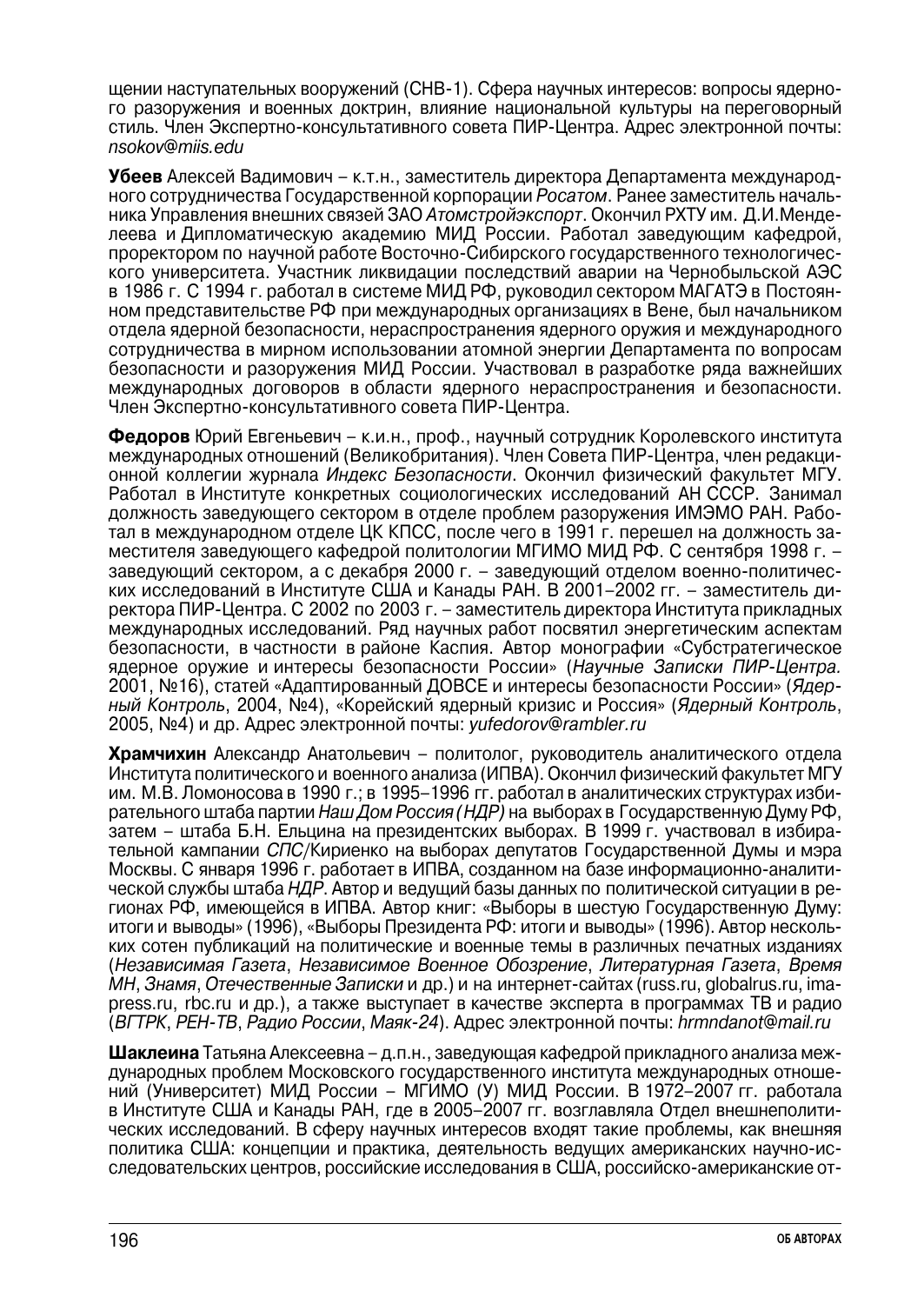ношения. Автор более 150 работ по указанной тематике. Хорошо известна в США и дру гих странах, имеет широкие международные контакты, неоднократно участвовала в российско-американских научно-исследовательских программах и проектах в ведущих аме риканских университетах (Джорджтаунский университет, Школа перспективных международных исследований Университета Джонса Гопкинса). В 2006 г. была удостоена Премии им. Е.В. Тарле РАН «За выдающиеся достижения в области исследований всемирной истории и международных отношений». Автор и соавтор многочисленных статей и моногра фий, в том числе «Россия и США в новом мировом порядке» (М.: ИСКРАН, 2002). Адрес электронной почты: *shakleinatania@yandex.ru*

**Шлыков** Виталий Васильевич – к.э.н., председатель Комиссии по политике безопасности и экспертизе военного законодательства Общественного совета при Министерстве обороны РФ, основатель, член Совета по внешней и оборонной политике (СВОП), вице-пре зидент Ассоциации Евро-Атлантического сотрудничества. В 1958 г. закончил МГИМО МИД СССР, в 1973 г. – Военно-дипломатическую академию. В Вооруженных силах с 1958 по 1988 г.; проходил службу на различных должностях в Главном разведывательном управлении (ГРУ) Генерального штаба Вооруженных сил СССР; полковник в отставке. В 1989–1990 гг. – ведущий научный сотрудник ИМЭМО АН СССР (отдел военно-полити ческих исследований); в 1990–1992 гг. – заместитель председателя Государственного ко митета РСФСР по общественной безопасности и взаимодействию с Министерством обо роны и КГБ СССР (позднее – Госкомитет РСФСР по обороне и безопасности, Госкомитет РФ по оборонным вопросам). С 2001 по 2003 г. – советник генерального директора ОАО *Объединенные машиностроительные заводы* (Группа Уралмаш-Ижора); в 2003–2004 гг. – советник ЗАО *Атомстройэкспорт*. Награжден двумя орденами Красной Звезды, орденом «За службу Родине в Вооруженных Силах СССР» III степени. Адрес электронной почты: *shlykovvv@mail.ru*

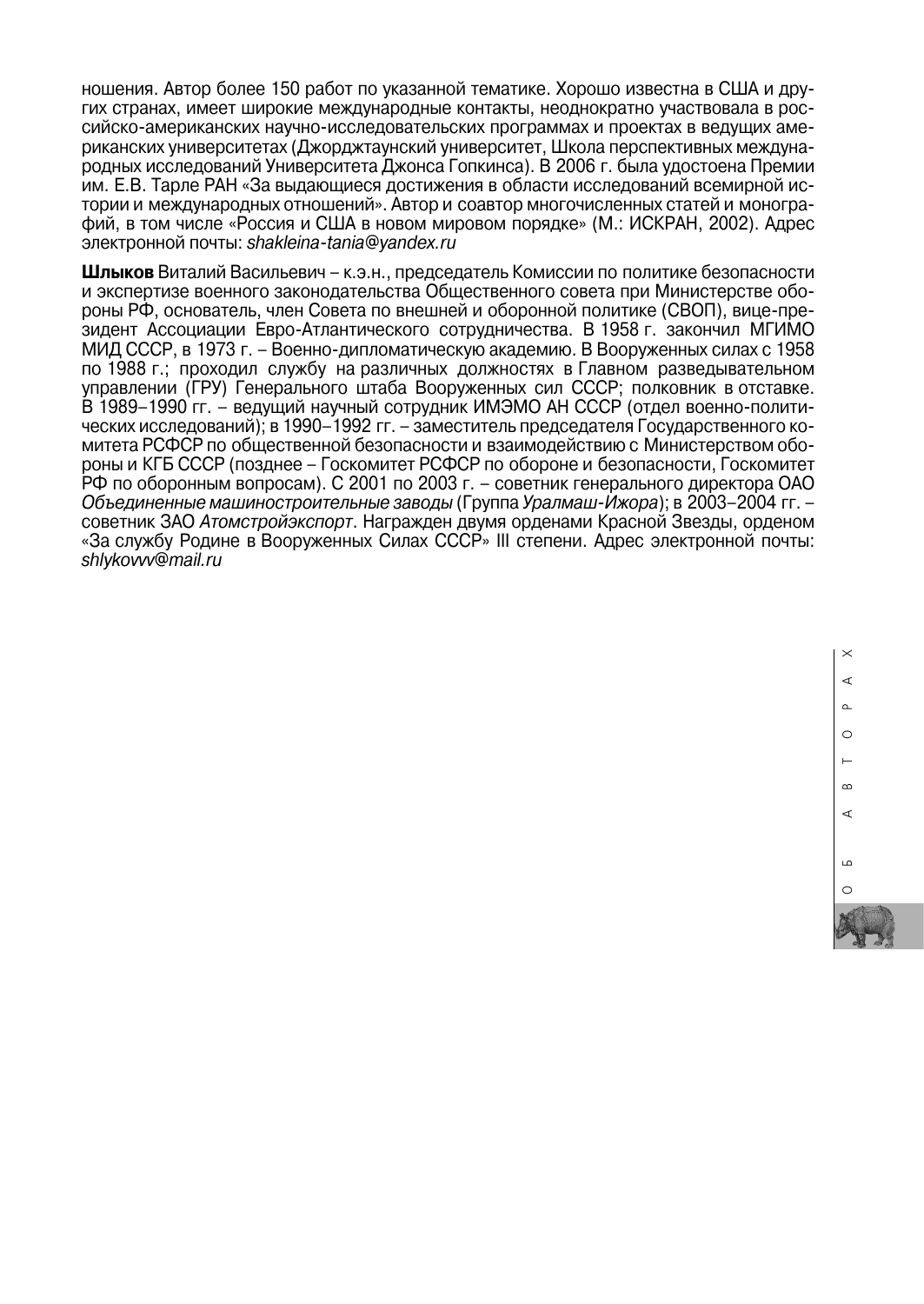

ЭКСПЕРТНО-КОНСУЛЬТАТИВНЫЙ СОВЕТ ПИР-ЦЕНТРА (по состоянию на 1 июля 2008 г.)

**Айнхорн** Роберт, старший советник, Программа международной безопасности, Центр стратегических и международных исследований, Вашингтон, США

**Антипов** Сергей Викторович, д.т.н., заведующий лабораторией, Институт безопасного развития атомной энергетики РАН, Москва, Россия

**Антонов** Анатолий Иванович, посол, к.э.н., директор, Департамент по вопросам без опасности и разоружения, Министерство иностранных дел РФ, Москва, Россия

**Арбатов** Алексей Георгиевич, д.и.н., член-корресподент РАН, руководитель центра, Центр международной безопасности, ИМЭМО РАН, Москва, Россия

**Ахтамзян** Ильдар Абдулханович, к.и.н., доцент, кафедра международных отношений и внешней политики, МГИМО МИД РФ, Москва, Россия

**Баев** Павел Кимович, к.и.н., профессор, Международный институт исследований проблем мира (PRIO), Осло, Норвегия

**Банн** Джордж, проф., консультант, Центр международной безопасности и сотрудничес тва, Стэнфордский университет, Стэнфорд, США

**Барановский** Владимир Георгиевич, д.и.н., проф., член-корреспондент РАН, замести тель директора, ИМЭМО РАН, Москва, Россия

**Бертч** Гэри, проф., директор, Центр международной торговли и безопасности, Универ ситет Джорджии, Афины, США

**Всероссийский научноисследовательский институт технической физики им. акад. Е.И. Забабахина (ВНИИТФ)**, Российский федеральный ядерный центр, Снежинск, Россия

Всероссийский научно-исследовательский институт экспериментальной физики **(ВНИИЭФ),** Российский федеральный ядерный центр, Саров, Россия

**Геттемюллер** Роуз, директор, Московский центр Карнеги, Москва, Россия

**Данапала** Джаянта, посол, президент, Пагуошское движение ученых, Коломбо, Шри- Ланка

**Дворкин** Владимир Зиновьевич, д.т.н., консультант, Московский Центр Карнеги, Моск ва, Россия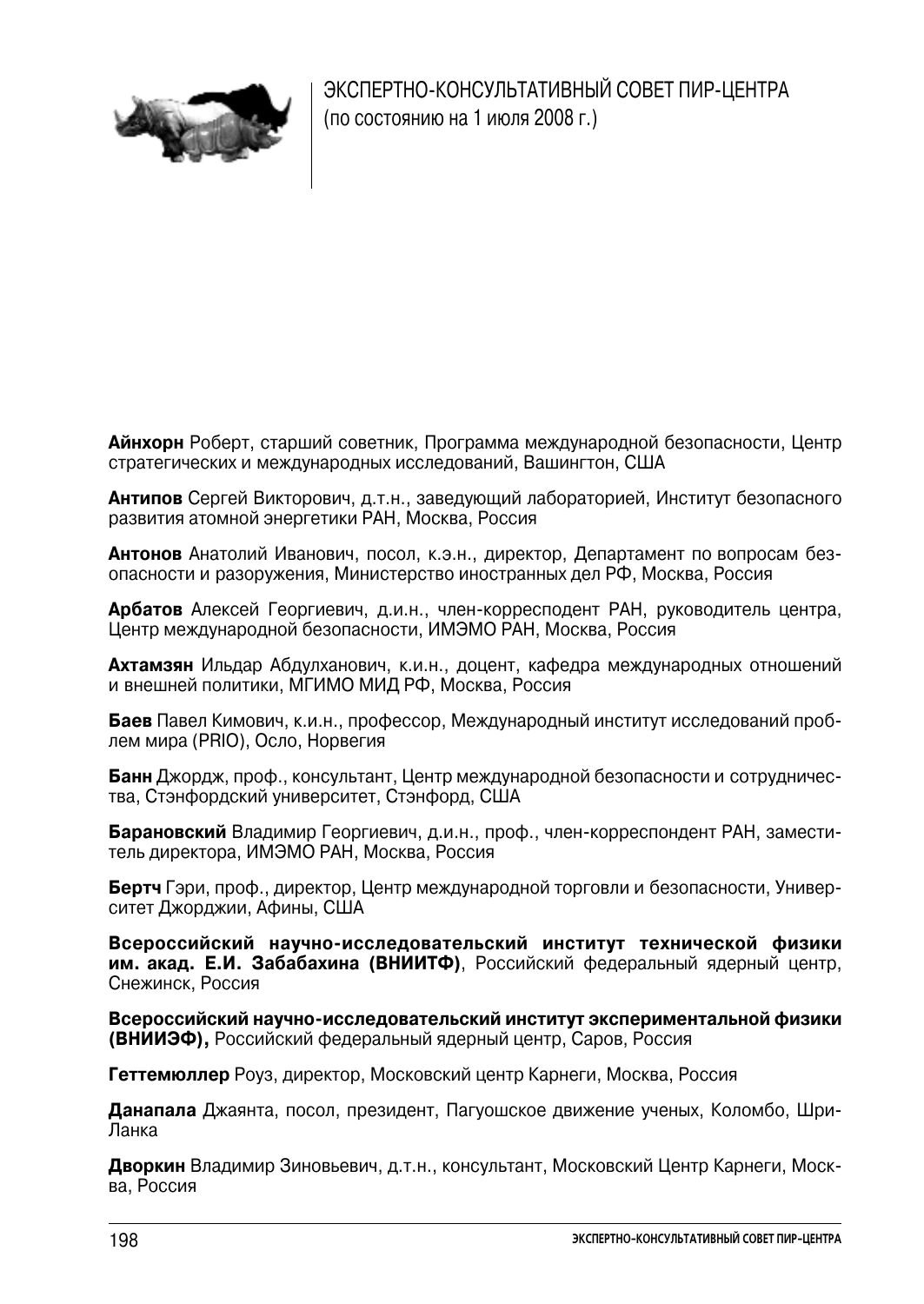⋖  $\geq$ 

**Джонсон** Ребекка, д-р, исполнительный директор, Институт *Акроним*, Лондон, Велико британия

**Евстафьев** Дмитрий Геннадьевич, к.п.н., заместитель генерального директора, Национальная лаборатория внешней политики, Москва, Россия

**Елеукенов** Дастан Шериазданович, к.ф.-м.н., cоветник, посольство Республики Казахстан в США, Вашингтон, США

**Есин** Виктор Иванович, к.в.н., проф., генерал-полковник (в отставке), первый вице-президент, Академия проблем безопасности, обороны и правопорядка, Москва, Россия

**Женевский центр политики безопасности**, Женева, Швейцария

**Институт стратегической стабильности**, Москва, Россия

**Кириченко** Элина Всеволодовна, к.э.н., руководитель центра, Центр североамерикан ских исследований, ИМЭМО РАН, Москва, Россия

**Кортунов** Андрей Вадимович, к.и.н., президент, Фонд *Новая Евразия*, Москва, Россия

**Краснов** Алексей Борисович, начальник управления, Управление пилотируемых про грамм, Федеральное космическое агентство, Москва, Россия

**Лаверов** Николай Павлович, д.г.-м.н., проф., академик РАН, вице-президент, Российская академия наук, Москва, Россия

**Ладыгин** Федор Иванович, генерал-полковник (в отставке), советник генерального директора, Авиационная холдинговая компания *Сухой*, Москва, Россия

**Лебедев** Владимир Владимирович, заместитель руководителя департамента, Департамент международных связей, правительство Москвы, Москва, Россия

**Лысенко** Михаил Николаевич, Чрезвычайный и Полномочный Посол, посольство РФ в Новой Зеландии, Веллингтон, Новая Зеландия

**Льюис** Патриция, д-р, директор, Институт ООН по исследованию проблем разоружения (ЮНИДИР), Женева, Швейцария

**Людекинг** Рюдигер, заместитель уполномоченного федерального правительства по вопросам контроля над вооружениями и разоружения, Министерство иностранных дел Германии, Берлин, Германия

**Маргелов** Михаил Витальевич, председатель, Комитет по международным делам, Со вет Федерации ФС РФ, Москва, Россия

**Московский государственный институт международных отношений (Универси тет) МИД РФ,** Москва, Россия

**Московский инженерно-физический институт**, Москва, Россия

**Мюллер** Харальд, д-р, проф., директор, Институт проблем мира, Франкфурт, Германия

**Никитин** Александр Иванович, д.п.н., проф., директор, Центр политических и междуна родных исследований, Москва, Россия

**Новиков** Владимир Евгеньевич, к.э.н., старший научный сотрудник, Российский инсти тут стратегических исследований, Москва, Россия

**Пархалина** Татьяна Глебовна, к.и.н., заместитель директора, Центр по изучению проб лем европейской безопасности, ИНИОН РАН, Москва, Россия